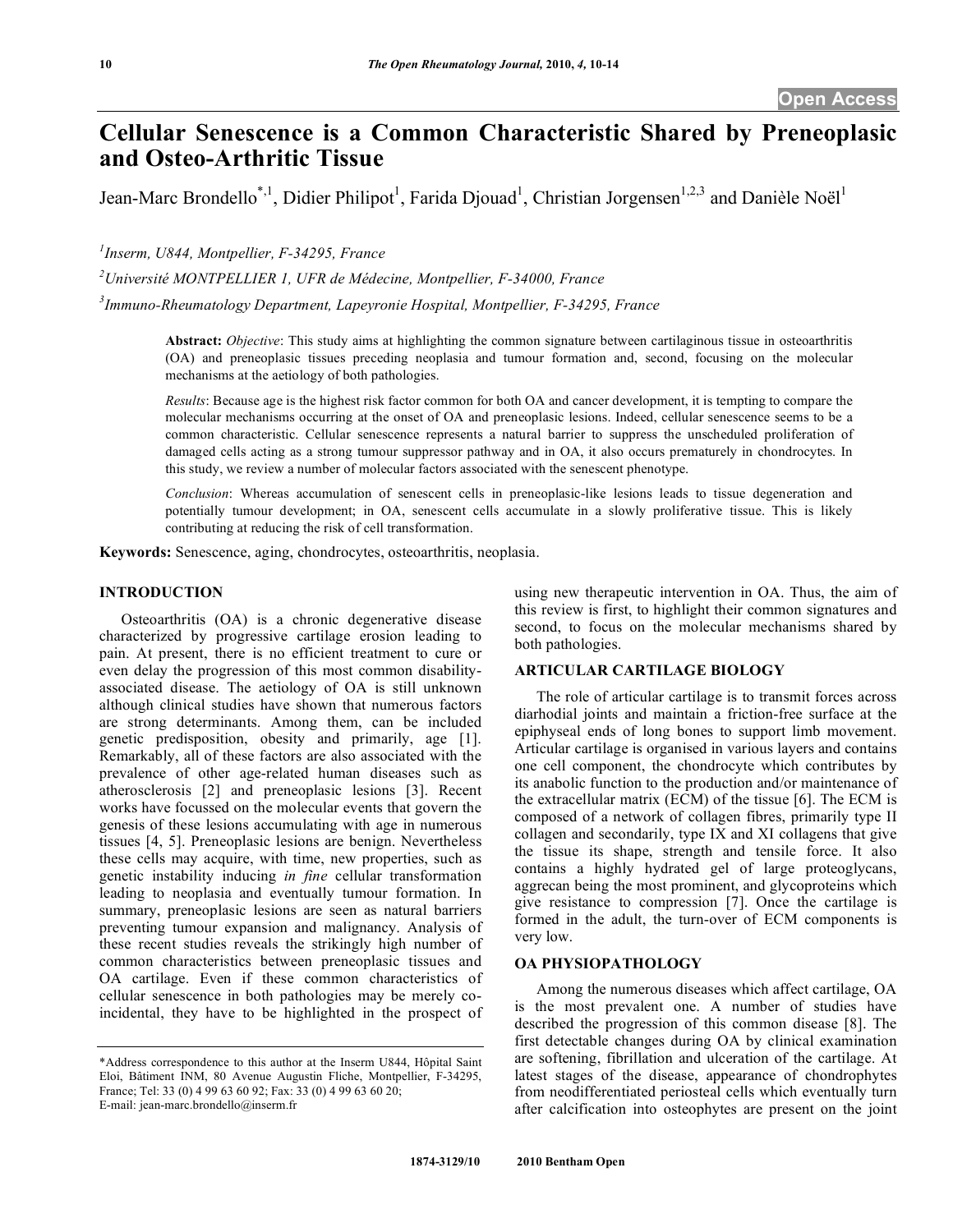edge [9]. These osteophytes, as a sort of extension of the articular surface, are responsible of the increasing pain. Finally, subchondral bone remodelling is proposed to be one driving force that accelerates cartilage [10].

Chondrocytes are the central players in the changes that occur during primary or secondary OA [8]. Anabolic function of chondrocytes is decreasing following pathology progression. This loss of function is mainly associated with a premature cellular senescence of chondrocytes [11]. Indeed, OA chondrocytes express a panel of senescence markers including acidic  $\beta$ -galactosidase activity [12], increase in reactive oxygen species (ROS), telomere attrition [13] and  $p53/p16^{ink4}$  accumulation [11]. Although the subject of debate, apoptotic chondrocytes have also been detected by tunnel assay in OA cartilage [14, 15]. Furthermore, an increased number of chondrocytes with altered phenotype and chondrocyte progenitors have also been found in OA cartilage [8, 16]. Finally, an increased number of hypertrophic chondrocytes, characterised by the expression of specific markers, such as collagen type X, alkaline phosphatase or runx2, is frequently observed [17]. In summary, OA is a multi-phenotypic complex disease where articular chondrocytes exhibit characteristics of stressinduced senescence with altered phenotypes and impaired normal anabolic capacities [11].

## **NEOPLASIA PHYSIOPATHOLOGY**

 Preneoplasic and neoplasic lesions are common. Both types of lesions are located within a high proliferative tissue and they increase with age. They are the result of abnormal cell proliferation that exceeds the surrounding normal tissue. Physiologically, preneoplasia preceed neoplasia and both stages of lesion progression are hardly distinguishable. Neoplasia can remain benign or degenerate into tumour. Preneoplasia is induced *in vivo* following viral infection, recurrent genotoxic insults such as ultra-violet (UV), metabolic oxidative stress or genetic predisposition [18]. Genetic and molecular events that initiate this dysplasia have been broadly documented for the last 15 years. Indeed, these abnormal cells harbour an apparent attempt to hyperproliferate but rather are kept confined by a permanent cell cycle arrest associated with a senescent phenotype and impaired secretor activities [5, 19-21].

## **SIMILARITIES BETWEEN OA- AND PRENEOPLASIA/ NEOPLASIA-ASSOCIATED MOLECULAR FACTORS**

 Cells are naturally exposed to various types of stress that lead to genomic assault during lifespan. Thus, cell-intrinsic mechanisms have evolved to limit the expansion of genetically altered cells. Cellular senescence is one of the natural barriers developed by multicellular organisms to suppress the unscheduled proliferation of damaged cells [19, 22, 23]. Cellular senescence is therefore a strong tumour suppressor pathway that is activated in benign preneoplasiclike lesions [5, 19, 21]. Remarkably, cellular senescence also occurs prematurely in OA chondrocytes. It is therefore tempting to make analogies between OA and preneoplasia associated characteristics (Fig. **1**).

## **ROS and Associated Cellular Senescence**

 Oxidative damage and the chronic production of endogenous ROS have been associated with aging in various

human tissues and in animal models [24]. Articular chondrocytes actively produce ROS under mechanical stress or after inflammatory treatment [25, 26] and ROS secretion is believed to be one major mediator of OA-associated physiopathology [27]. Indeed, *in vitro* treatment of chondrocytes with oxygen peroxide  $(H<sub>2</sub>O<sub>2</sub>)$  used as source of ROS, resulted in  $p53/p21^{Waf1/Cip1}$ ,  $p16^{ink4a}$  accumulation and telomere attrition which are both hallmarks of cellular senescence [12, 28, 29]. Furthermore, it has been reported that high level of ROS are produced by chondrocytes from OA patients [27, 30]. These molecular markers were also found in cartilage from patients with early OA suggesting their roles in the pathogenesis of the disease [11].

 Interestingly, ROS have been proposed to play a pivotal role in the genesis of preneoplasic tissues [4]. Indeed, treatment of cells with ROS or transduction of primary epithelial cells or fibroblasts with oncogenes inducing preneoplasia *in vivo* led to the rapid increase of intracellular ROS production [31]. ROS participated to the DNA damage accumulation and thereby to the activation of the DNA damage response (DDR) [4]. The DDR is the signalling pathway orchestrated by ATM/ATR kinases (Ataxia telangiectasia mutated and ATM-Rad3 related) transducing toward two checkpoint kinases namely Chk1/Chk2. The DDR converges to p53 and induces senescence-dependent cell cycle arrest characteristic of preneoplasic cells. Therefore, DDR activation induced by ROS accumulation is now believed to be the hallmark of *in vivo* senescent tissues [22, 32].

#### **Inflammation and Pro-Inflammatory Cytokines**

 Although OA is classified as a non inflammatory disease, pro-inflammatory cytokines such as IL-1 $\beta$ , TNF- $\alpha$  or IL-8, have been reported to participate in OA physiopathology. Indeed, IL-1 $\beta$  and IL-8 were detected both in the synovial fluid and in cartilage from OA patients [33, 34]. Depending on cell culture conditions,  $IL-1\beta$ -treated chondrocytes underwent either dedifferentiation or telomere dependentcellular senescence [29]. IL-8 has been proposed to induce chondrocyte hypertrophy and osteophyte formation which are observed in OA cartilage. Indeed, a time and dosedependent increase in the expression level of specific hypertrophic markers was observed in OA chondrocytes treated with IL-8 [35]. Nevertheless, the role of this cytokine remains unclear.

For decades, IL-1 $\beta$  and IL-8 are also associated with premalignant and malignant tumour lesions [36]. These inflammatory cytokines together with IL-6 were recently shown to play a crucial role in the premature cellular senescence found in preneoplasic lesions [36-38]. Indeed, when over-expressed in primary fibroblasts, IL-8 and one of its known receptor, CXCR2 were sufficient to induce premature senescence (acidic  $\beta$ -galactosidase staining and DDR activation) [38]. Furthermore, IL-8/CXCR2 tandem is transcriptionally induced by the DDR and participates to the senescence-dependent cell cycle arrest by producing more ROS [39]. Therefore, these signalling pathways including IL-8, IL-6 or Il-1 $\beta$  were postulated to be tumour suppressors with pro-aging properties and accordingly found activated in benign lesions and inactivated during tumour progression [19, 38, 40, 41].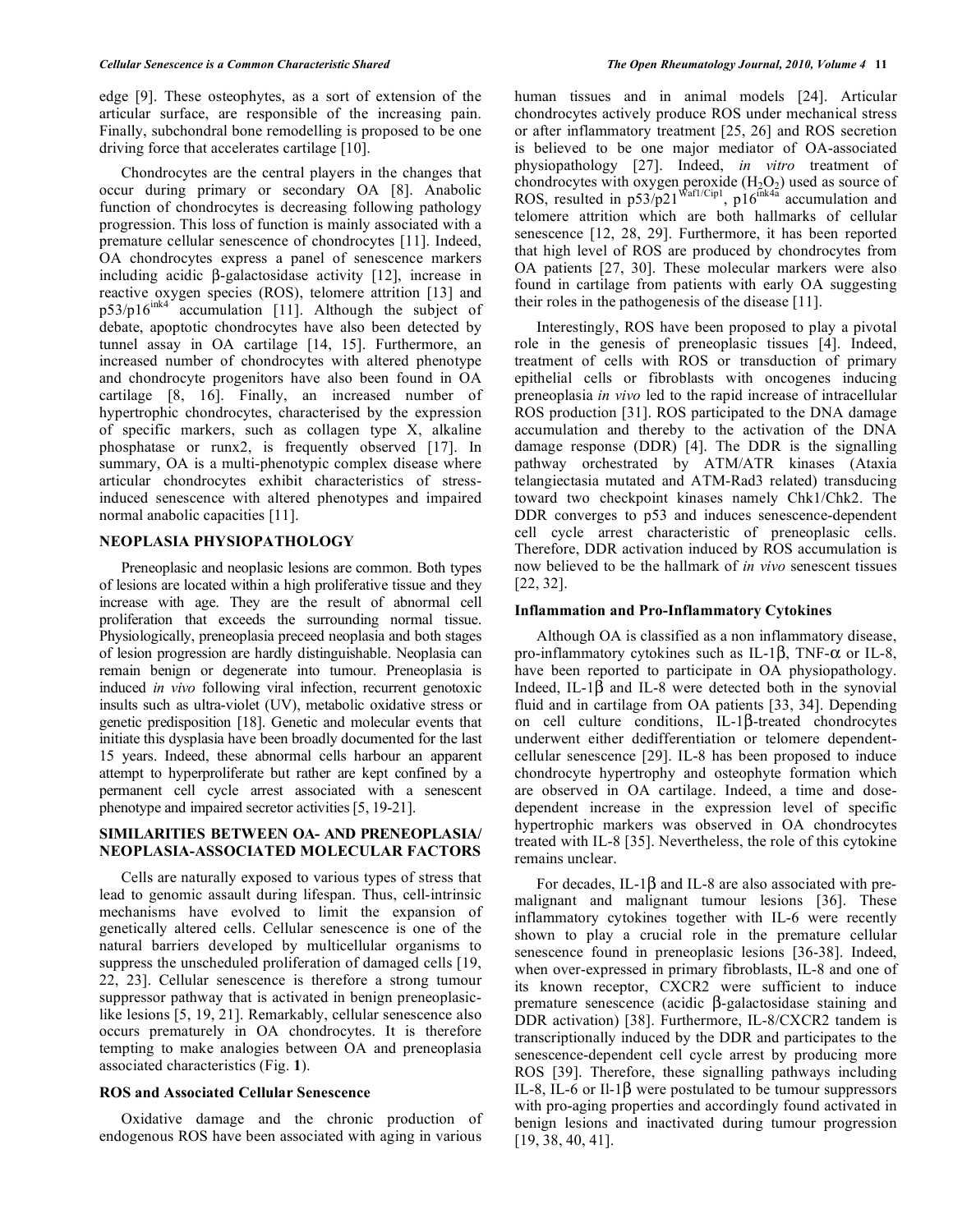

**Fig. (1).** Cellular senescence is a common characteristic of preneoplasic tissue and cartilage in early osteoarthritis (OA). (**A**) Neoplasia genesis. Upon environmental stress (carcinogens, oncogenes, genotoxics), in highly proliferative tissues such as epithelium, some cells will respond by abortive proliferation and emergence of senescent cells. If one cell overcomes the senescent process by inactivation of the DNA damage response (DDR), cell proliferation will lead to neoplasia and eventually tumour. (**B**) OA genesis. Upon environmental stress (mechanical stress, aging factors), OA chondrocytes become senescent and display an imbalance between anabolic and catabolic activity in favour of catabolism, leading to cartilage degradation. In both tissues, common senescence-associated markers are expressed: activated DDR and secretion of reactive oxygen species (ROS), interleukin (IL)-1 $\beta$ , IL-8, insulin growth factor binding protein (IGFBP)-3, vascular endothelial growth factor (VEGF) and metalloproteinases (MMPs).

#### **IGFPB Family Members**

 Differential analysis of gene and protein expression in OA versus healthy age-matched chondrocytes has revealed the over-expression of members of the IGFBP family such as insulin growth factor binding protein (IGFBP)-3 and -7 [42, 43]. IGFBP family members are pro-aging secreted factors known to modulate the insulin signalling pathway (for review, see [20]). Indeed, insulin pathway is central to aging and senescent mechanisms in modulating ROS production and cell survival [20, 44]. IGFBP-2/3 and -7 have also been shown to accumulate in preneoplasic-type lesions contributing to cellular senescence of these cells [3, 19, 45].

## **Vascularisation and VEGF Production**

 Another characteristic of OA cartilage is an increased expression level of vascular epithelial growth factor (VEGF). This growth factor is secreted by hypertrophic chondrocytes and contributes to vascularisation and attraction of cartilageresorbing cells during endochondral ossification in long bone development. In OA patients, VEGF production was shown to participate in the formation of osteophytes at the edges of articular cartilage [46]. However, the signalling pathways which control transcriptional induction of VEGF in OA chondrocytes are still being dissected. On the contrary, the transcriptional regulation and role of VEGF were broadly documented in early tumour development. Indeed, fibroblasts genetically modified to express oncogenes such as v-Ras or senescent fibroblasts were shown to secrete high levels of VEGF that can stimulate the proliferation of premalignant epithelial cells in culture and facilitate their conversion to malignant tambours *in vivo* [47]. This finding is believed to control the neo-vascularisation of neoplasiclike tissues and tumour cell survival to hypoxia-induced apoptosis.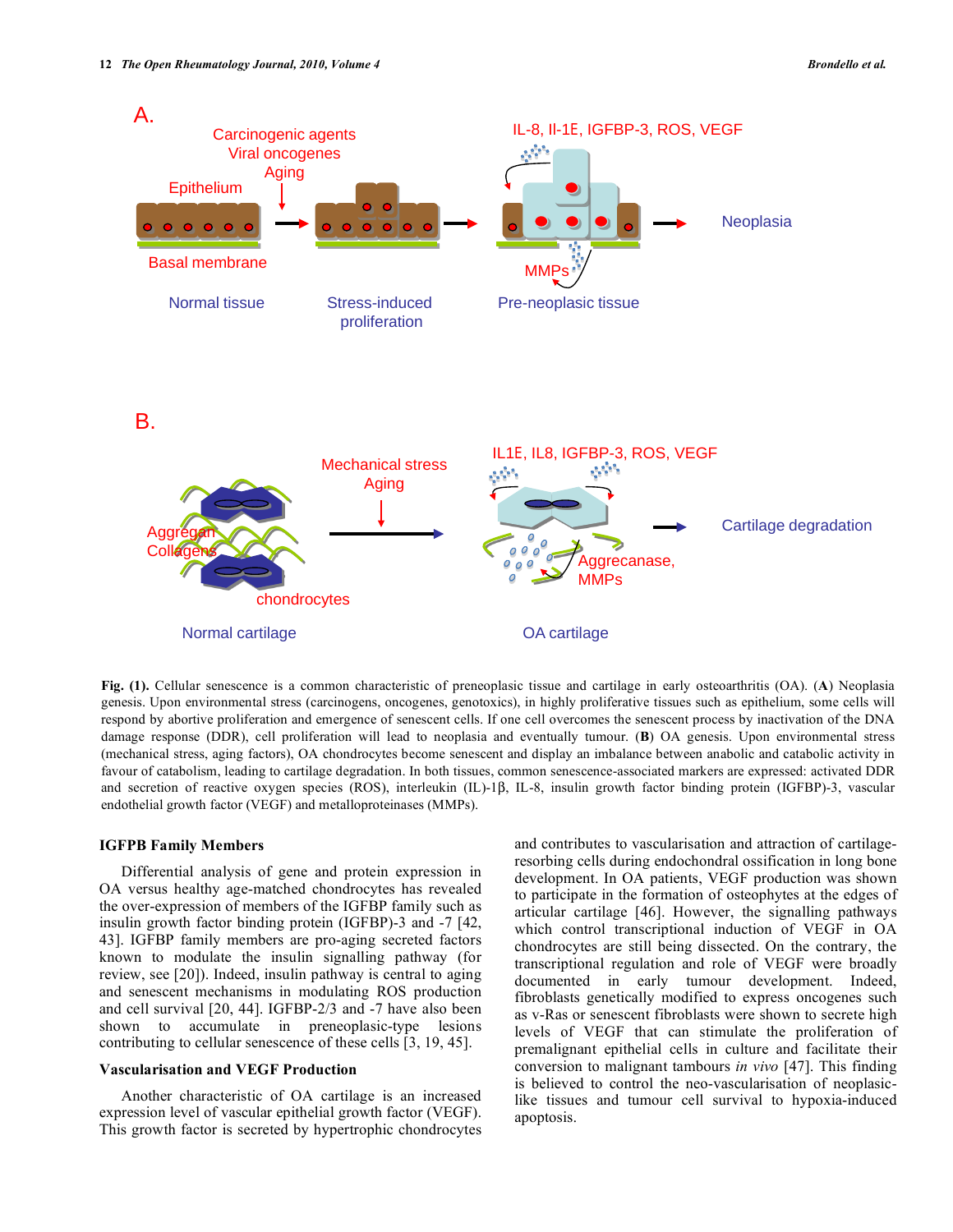## **Secretion of ECM Proteinases**

 Characteristic changes in early OA are similar to those seen with aging in cartilage from older, healthy subjects, with collagen damage and collagenases concentrated closer to the articular surface. Indeed, ECM degradation in OA was characterized by the secretion of metalloproteinases and aggrecanases such as MMP-1, -3, -8, -13 and a disintegrin and metalloproteinase with thrombospondin motif (ADAMTS)-5, respectively [48, 49]. Genetic inactivation of ADAMTS-5 prevented cartilage degeneration in OA-induced mice models [50, 51]. Recent studies revealed that senescent cells from preneoplasic tissues also promoted ECM degradation *via* the secretion of metalloproteinases such as MMP-3 [52]. The presence of metalloproteinases within preneoplasic lesions is believed to create a specific substratum which thereby facilitates the potential changes in cellular morphology required for tumour progression and metastasis [3].

## **CONCLUSIONS AND PERSPECTIVES**

 Cellular senescence seems to be a common process developed by OA chondrocytes and pre-tumour cells that may be at the genesis of both pathologies. Prevalence of these diseases increases with age and among the senescenceassociated markers, ROS accumulation plays a central role. ROS production induces DDR-dependent premature senescence in preneoplasic cells and in OA chondrocytes contributing to the loss of their anabolic functions.

 A number of studies now suggest that senescent cells secrete specific factors that set the stage for a cross-talk between senescent cells and their environment [20]. Such signals would be integrated into a coordinated response that can cause other cell components to prematurely senesce thereby establishing a pro-aging loop [20]. The consequence of the pro-aging loop is the degradation of the ECM, degeneration of the targeted tissue and production of survival factors such as VEGF [37]. Indeed, OA chondrocytes and preneoplasic-associated senescent cells both secrete VEGF but in pre-tumour tissues, VEGF helps tissue growth and survival by promoting new blood vessel formation [47]. In contrast, in the cartilage, the increase in vascularisation participates to the aberrant ossification of cartilage leading to osteophyte formation [46]. This phenomenon would favour subchondral bone pressure in OA patients.

 Two exciting points of view emerge from all the similarities reported here between both diseases. First, as we mentioned, the aetiology seems to be similar. In proliferative tissue such as epithelium, the accumulation of senescent cells within preneoplasic-like lesions harbouring specific secretary properties will lead to tissue degeneration and may induce tumour development [5, 20]. By chance, accumulation of premature senescent chondrocytes in OA lesions occurs in a slowly proliferative tissue, dramatically reducing the risk of cell transformation yet promoting tissue degeneration. Second, research on OA physiopathology should take into account the literature on the deciphering of the neoplasia-associated molecular mechanisms and the prevention of tumour formation. Indeed, according to the numerous similarities between preneoplasic and OA lesions, it would be questionable whether the battery of pharmaceutical compounds available for anti-cancer

treatments such as anti-VEGF treatments could be tested by clinicians as potential OA treatments in order to delay or prevent the progression of this disease.

#### **ACKNOWLEDGEMENTS**

 Work in the laboratory Inserm U844 is supported by the Inserm Institute, the University of Montpellier I and grants from the "Fondation Pour la Recherche Médicale".

## **REFERENCES**

- [1] Felson DT, Lawrence RC, Dieppe PA, *et al*. Osteoarthritis: new insights. Part 1: The disease and its risk factors. Ann Intern Med 2000; 133: 635-46.
- [2] Edo MD, Andres V. Aging, telomeres, and atherosclerosis. Cardiovasc Res 2005; 66: 213-21.
- [3] Campisi J, d'Adda di Fagagna F. Cellular senescence: When bad things happen to good cells? Nat Rev Mol Cell Biol 2007; 8: 729- 40.
- [4] Bartek J, Bartkova J, Lukas J. DNA damage signalling guards against activated oncogenes and tumour progression. Oncogene 2007; 26: 7773-9.
- [5] Finkel T, Serrano M, Blasco MA. The common biology of cancer and ageing. Nature 2007; 448: 767-74.
- [6] Lefebvre V, Smits P. Transcriptional control of chondrocyte fate and differentiation. Birth Defects Res C Embryo Today 2005; 75: 200-12.
- [7] Poole AR, Kojima T, Yasuda T, Mwale F, Kobayashi M, Laverty S. Composition and structure of articular cartilage: a template for tissue repair. Clin Orthop Relat Res 2001; 391(Suppl): S26-33.
- [8] Aigner T, Soder S, Gebhard PM, McAlinden A, Haag J. Mechanisms of disease: Role of chondrocytes in the pathogenesis of osteoarthritis--structure, chaos and senescence. Nat Clin Pract Rheumatol 2007; 3: 391-9.
- [9] Buckwalter JA, Martin JA. Osteoarthritis. Adv Drug Deliv Rev 2006; 58: 150-67.
- [10] Martel-Pelletier J, Boileau C, Pelletier JP, Roughley PJ. Cartilage in normal and osteoarthritis conditions. Best Pract Res Clin Rheumatol 2008; 22: 351-84.
- [11] Loeser RF. Aging and osteoarthritis: the role of chondrocyte senescence and aging changes in the cartilage matrix. Osteoarthritis Cartilage 2009; 17: 971-79.
- [12] Martin JA, Buckwalter JA. The role of chondrocyte senescence in the pathogenesis of osteoarthritis and in limiting cartilage repair. J Bone Joint Surg Am 2003; 85-A(Suppl 2): 106-10.
- [13] Martin JA, Buckwalter JA. Telomere erosion and senescence in human articular cartilage chondrocytes. J Gerontol A Biol Sci Med Sci 2001; 56: B172-9.
- [14] Kim HA, Lee YJ, Seong SC, Choe KW, Song YW. Apoptotic chondrocyte death in human osteoarthritis. J Rheumatol 2000; 27: 455-62.
- [15] Mistry D, Oue Y, Chambers MG, Kayser MV, Mason RM. Chondrocyte death during murine osteoarthritis. Osteoarthritis Cartilage 2004; 12: 131-41.
- [16] Alsalameh S, Amin R, Gemba T, Lotz M. Identification of mesenchymal progenitor cells in normal and osteoarthritic human articular cartilage. Arthritis Rheum 2004; 50: 1522-32.
- [17] Girkontaite I, Frischholz S, Lammi P, *et al*. Immunolocalization of type X collagen in normal fetal and adult osteoarthritic cartilage with monoclonal antibodies. Matrix Biol 1996; 15: 231-8.
- [18] Besaratinia A, Pfeifer GP. Sunlight ultraviolet irradiation and BRAF V600 mutagenesis in human melanoma. Hum Mutat 2008; 29: 983-91.
- [19] Cichowski K, Hahn WC. Unexpected pieces to the senescence puzzle. Cell 2008; 133: 958-61.
- [20] Kuilman T, Peeper DS. Senescence-messaging secretome: SMSing cellular stress. Nat Rev Cancer 2009; 9: 81-94.
- [21] Mooi WJ, Peeper DS. Oncogene-induced cell senescence--halting on the road to cancer. N Engl J Med 2006; 355: 1037-46.
- [22] Di Micco R, Fumagalli M, Cicalese A, *et al*. Oncogene-induced senescence is a DNA damage response triggered by DNA hyperreplication. Nature 2006; 444: 638-42.
- [23] Prieur A, Peeper DS. Cellular senescence *in vivo*: A barrier to tumorigenesis. Curr Opin Cell Biol 2008; 20: 150-5.